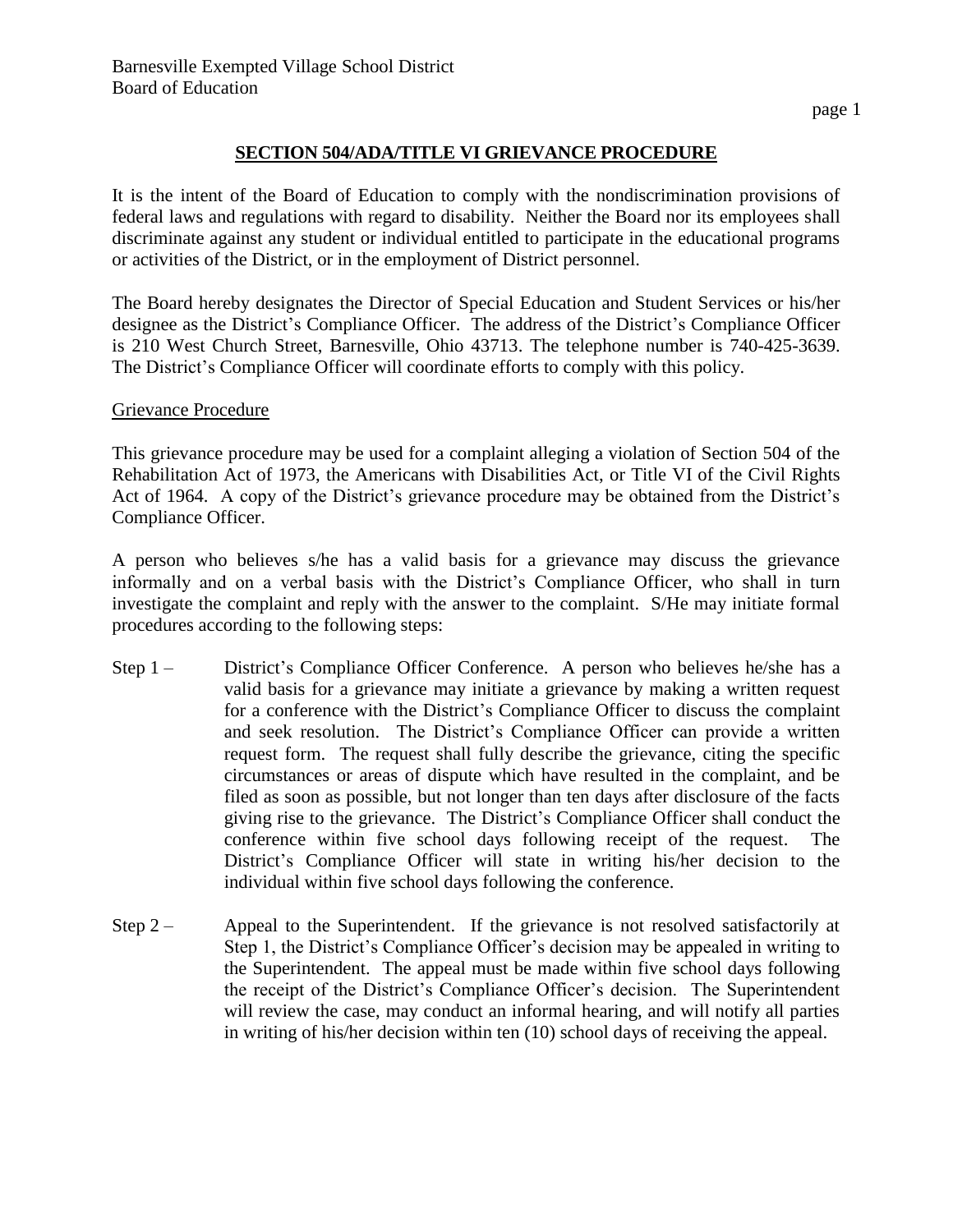Step  $3 -$  Appeal to the Board of Education. If the grievance is not satisfactorily resolved through Step 1, a written appeal may be made to the Board. The grievance must be filed with the Superintendent's Office within five school days of the Superintendent's written decision at Step 2. The Board or its designee will conduct a hearing regarding the alleged grievance within 30 school days of filing of the appeal. The parties can agree to extend the time for the hearing. The Board or designee shall give the complainant a full and fair opportunity to present evidence relevant to the issues raised by the grievance. The complainant may, at his/her own expense, be assisted or represented by individuals of their choice, including legal counsel. The Board or designee will make a written decision to the District's Compliance Officer and complainant within ten school days of the hearing.

## Due Process Hearing Procedure

1. A parent/guardian may request a due process hearing related to decisions or actions concerning their child's identification, evaluation, and/or educational program or placement by submitting a request in writing to the District's Compliance Officer within two years of the date the parent/guardian knew or should have known about the alleged action that forms the basis for the complaint. When a request for a due process hearing is received, the aggrieved party will have the opportunity to receive a hearing conducted by an impartial hearing officer ("IHO") (i.e. by a person not employed by the Board, not involved in the education or care of the child, and not having a personal or professional interest which would conflict with his/her objectivity in the hearing).

A person filing a grievance may also file a complaint at any time with the U.S. Department of Education, Office for Civil Rights, 600 Superior Avenue, East, Suite 750, Cleveland, Ohio 44114-2611.

- 2. The parties can agree to refer the due process issue to mediation. The mediator may be selected from the Ohio Department of Education Office for Exceptional Children.
- 3. The District may maintain a list of IHOs, which may include IDEA hearing officers, attorneys, and Directors of Special Education outside the District. The District's Compliance Officer will appoint an IHO. The costs of the IHO and court reporter shall be borne by the District. The appointment of an IHO will be made within 15 school days after the request for a due process hearing is received.
- 4. A party to a due process hearing shall have: